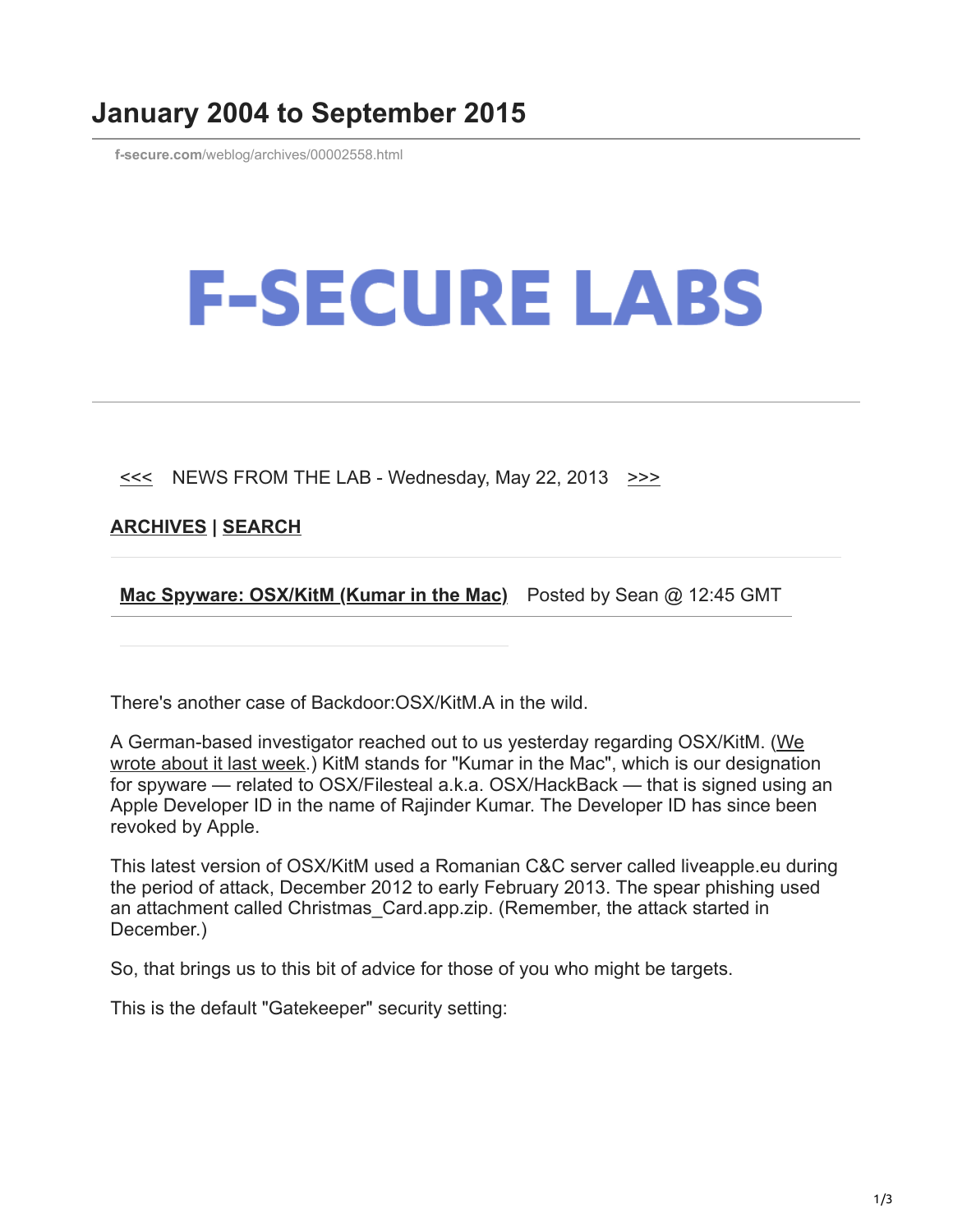| $\circ$<br><b>Security &amp; Privacy</b> |                                                                                                                                                                                                                                         |                                        |                            |
|------------------------------------------|-----------------------------------------------------------------------------------------------------------------------------------------------------------------------------------------------------------------------------------------|----------------------------------------|----------------------------|
| Show All                                 |                                                                                                                                                                                                                                         | $\alpha$                               |                            |
|                                          | General<br>FileVault<br>A login password has been set for this user<br>Require password immediately $\phi$ after sleep or screen saver begins<br>Show a message when the screen is locked   Set Lock Message<br>Disable automatic login | Firewall<br>Privacy<br>Change Password |                            |
| Mac App Store<br>Anywhere                | Allow applications downloaded from:<br>• Mac App Store and identified developers                                                                                                                                                        |                                        |                            |
| Click the lock to make changes.          |                                                                                                                                                                                                                                         |                                        | Advanced<br>$\overline{?}$ |

*Mac App Store and identified developers*

This is the setting that you want, unless you're actively installing software: